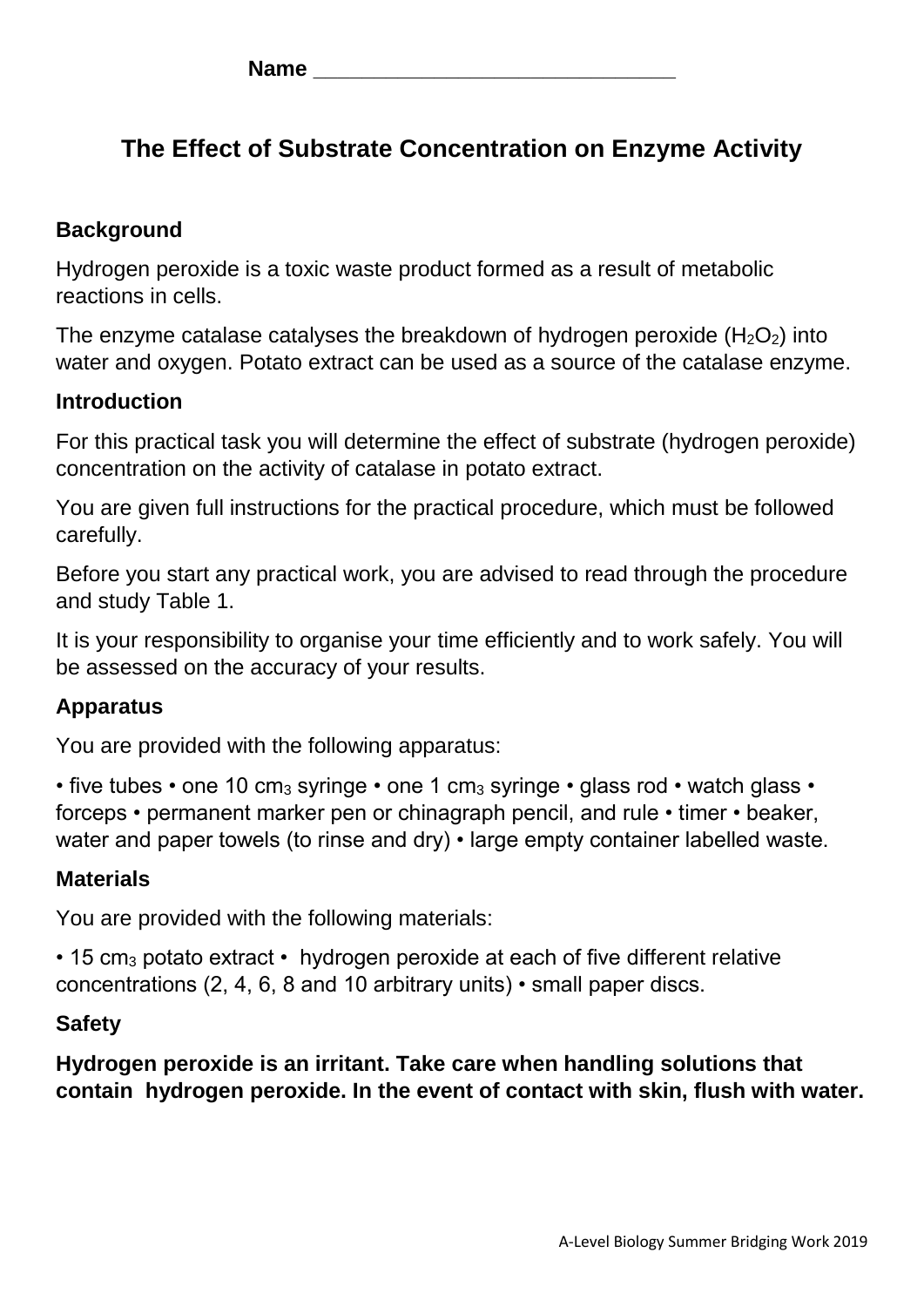## **Part 1**

## **Procedure**

## **Read steps 1 to 13 and study Table 1 before you start any practical work.**

**1** Label the five tubes so that you have one tube labelled for each of the five separate relative concentrations of hydrogen peroxide.

**2** Use the marker pen and rule to mark a horizontal line on the side of each tube, 5cm up from the bottom of the tube.

**3** Choose one of the hydrogen peroxide concentrations and add enough of it to the tube labelled with the corresponding concentration so that it reaches the level of the marked line.

**4** Add 1.0 cm<sub>3</sub> of potato extract to the watch glass.

**5** Soak three paper discs in the potato extract in the watch glass for 30 seconds.

**6** Use the forceps to remove one of the soaked paper discs from the extract and gently touch the disc to the side of the watch glass to remove excess extract.

**7** Transfer the disc to the bottom of the tube containing the hydrogen peroxide. If necessary, use a clean glass rod to push the disc to the bottom of the tube.

**8** Start the timer as soon as the disc touches the bottom. In Table 1, record to the nearest second the time taken for the disc to reach the surface.

**9** Remove and discard the paper disc.

**10** Rinse the forceps (and glass rod, if used) in water and dry them on a paper towel.

**11** Repeat steps 6 to 10 with the two remaining soaked paper discs in turn.

**12** Rinse and dry the watch glass.

**13** Repeat steps 3 to 12 with each of the remaining concentrations of hydrogen peroxide.

## **Table 1**

| Relative                                                   | Time taken for disc to reach surface (s) |          |          |      |
|------------------------------------------------------------|------------------------------------------|----------|----------|------|
| concentration of<br>hydrogen peroxide<br>(arbitrary units) | Repeat 1                                 | Repeat 2 | Repeat 3 | Mean |
|                                                            |                                          |          |          |      |
|                                                            |                                          |          |          |      |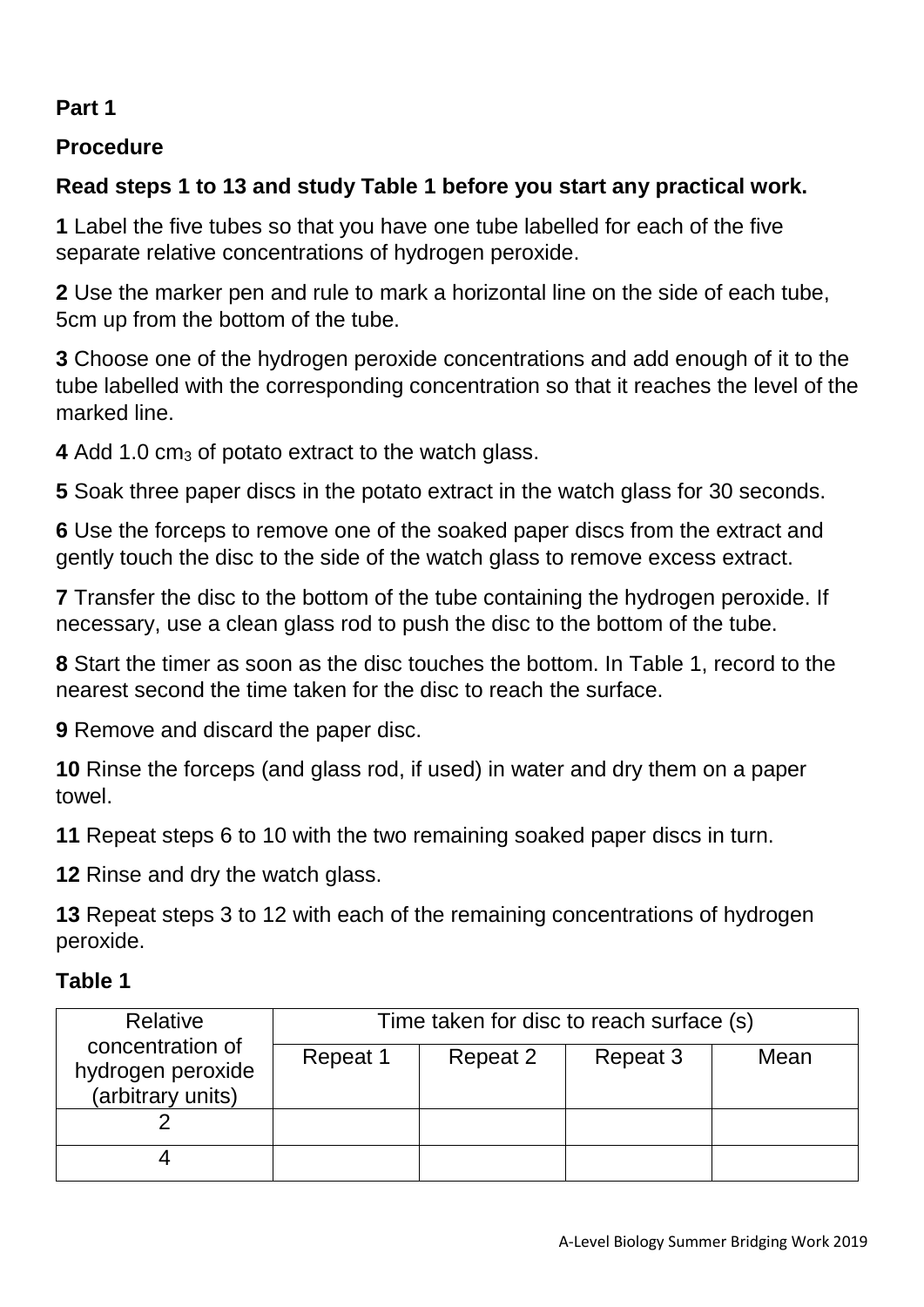### **Part 2**

**1** Using the data you recorded in Table 1, calculate the mean time taken for the discs to rise to the surface in each concentration of hydrogen peroxide.

Record the mean times in Table 2 below. **Example 2** below.

### **Table 2**

| relative concentration<br>of hydrogen peroxide<br>(arbitrary units) | mean time taken for disc to<br>rise to surface (s) | relative rate of activity (s-1) |
|---------------------------------------------------------------------|----------------------------------------------------|---------------------------------|
|                                                                     |                                                    |                                 |
|                                                                     |                                                    |                                 |
| 6                                                                   |                                                    |                                 |
|                                                                     |                                                    |                                 |
|                                                                     |                                                    |                                 |

**2** To compare the effect of substrate concentration on the activity of catalase, the relative rate of activity at each concentration can be calculated using the formula:

### **relative rate of activity = 100 ÷ mean time**

Using the formula, calculate the relative rate of activity at each concentration. Write your answers in Table 2. [1]

**3** Use your processed data to draw an appropriate graph of relative rate of activity on the graph paper provided. [3]

**4** State the relative concentrations of hydrogen peroxide that gave the slowest and fastest reactions.

Slowest ........................................... arbitrary units

|--|--|--|

**5** Compare the effect of increasing the substrate concentration from 2 - 4 arbitrary units to increasing the substrate concentration from 4 - 8 arbitrary units.

................................................................................................................................................. ................................................................................................................................................. .................................................................................................................................................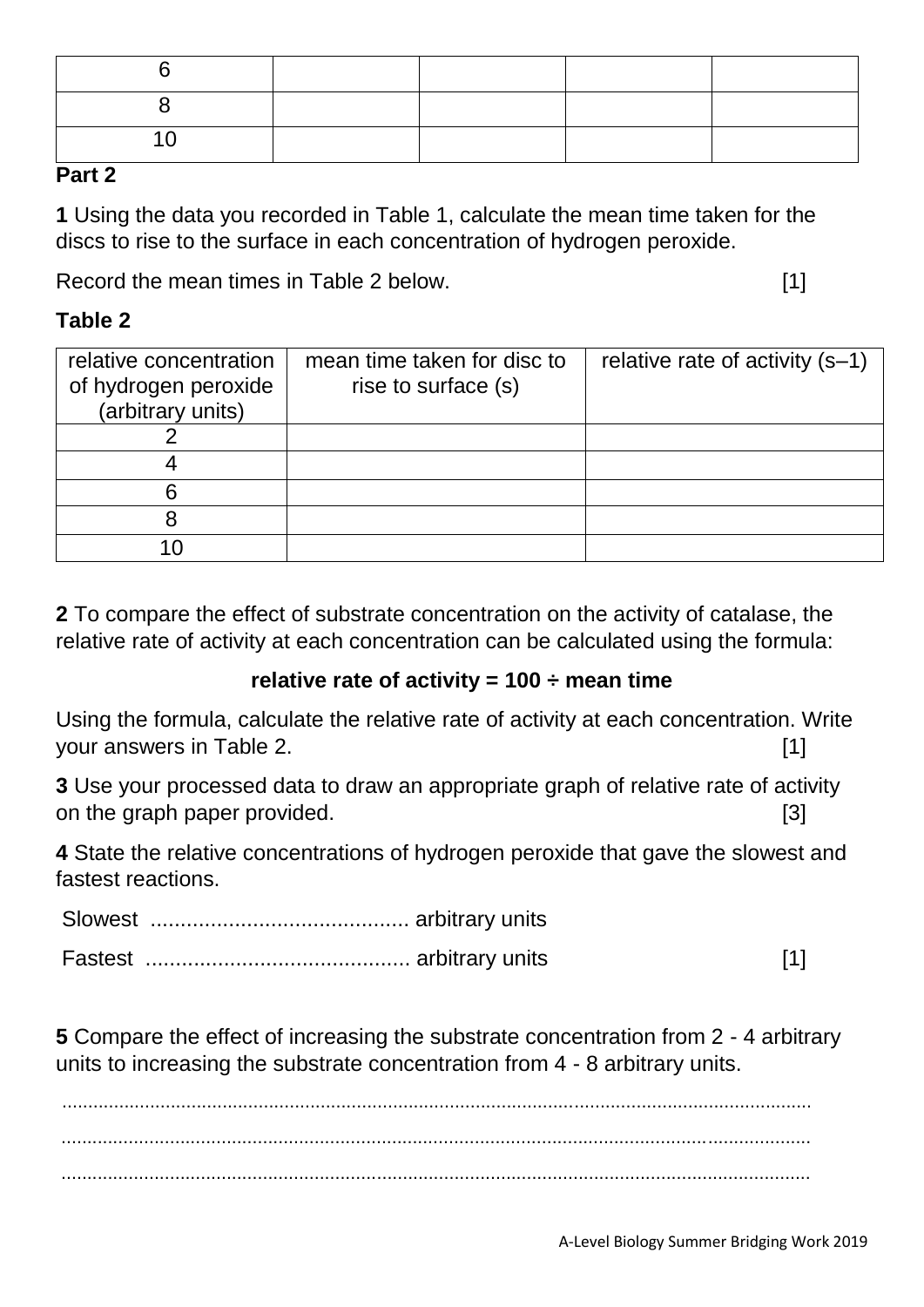................................................................................................................................................. ................................................................................................................................................. ........................................................................................................................................... [2] [Total: 8]

## **Describing data**

## **Standard deviation**

 $\mathbf f$ 

Using standard deviation is better than simply using the range of data as it **uses all the observations**, and is less affected by the **outliers**.



**High Standard Deviation** 



A "thin" curve means that most values remain close to the average, and the standard deviation is small.

A "fat" curve means that there is a wider spread of values about the mean, and the standard deviation is large.

## **How to calculate Standard deviation**

The standard deviation is calculated using the formula:

$$
SD = \sqrt{\frac{\Sigma(x - \bar{x})^2}{n - 1}}
$$

SD = Standard deviation

 $X =$ value

 $\bar{x}$  = mean

 $n =$  the number of values you have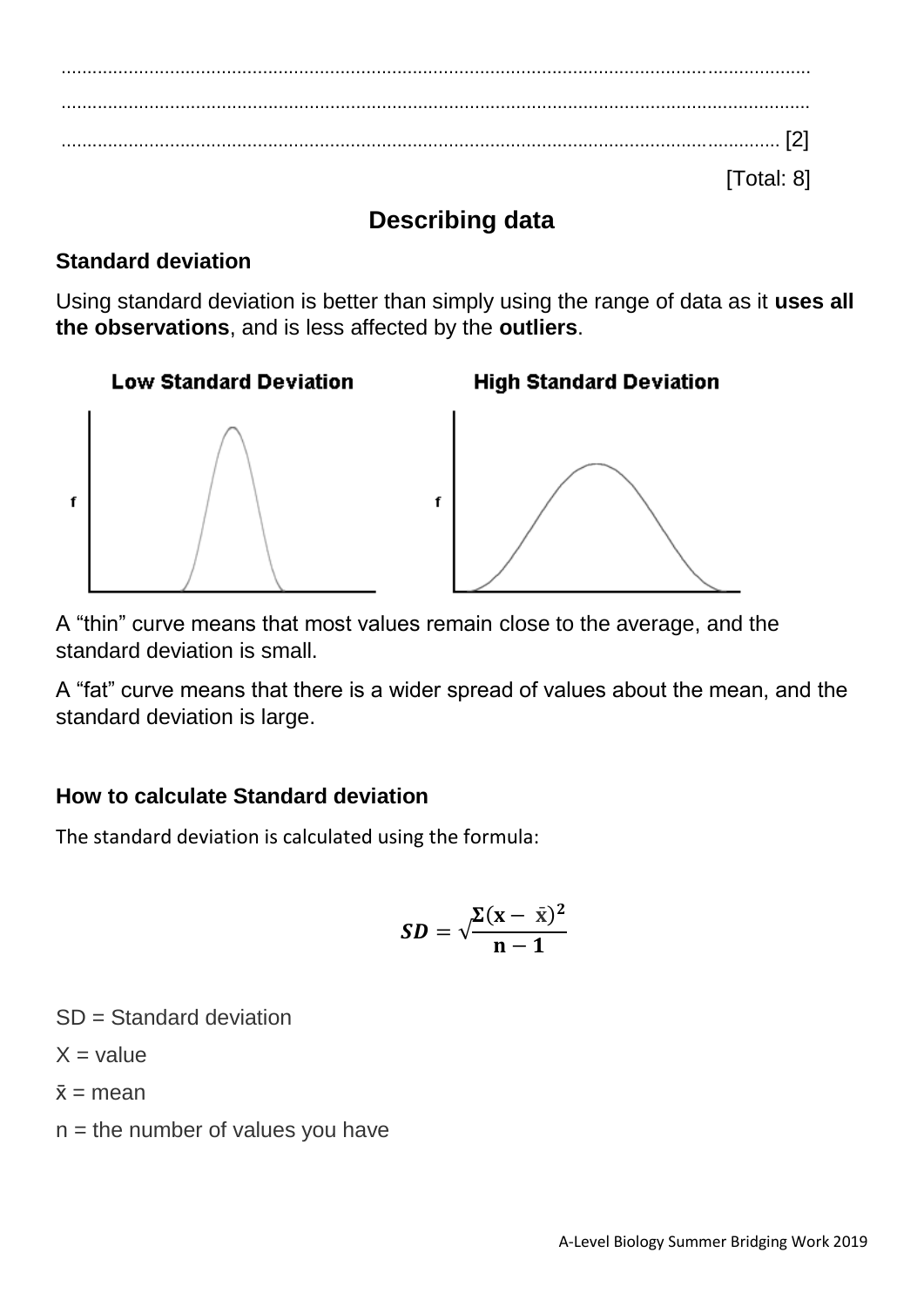### **± 2 Standard Deviations**



When data has a 'normal distribution' as shown in the lovely 'bell-shaped' graph above, we can see that **just over 95%** of the data is within two standard deviations either side of the mean. We can make use of this when comparing data.

### **± 2 Standard deviations Worked Example 1. Lions**





You have found the following ages of lions in two different zoos. The lions were randomly selected from all the lions in each zoo.

| Age of Lions at Bristol Zoo (months) | Age of Lions at London Zoo (months) |
|--------------------------------------|-------------------------------------|
| 36                                   | 46                                  |
| 31                                   | 50                                  |
| 35                                   | 48                                  |
| 24                                   | 49                                  |
|                                      | 51                                  |
|                                      | 49                                  |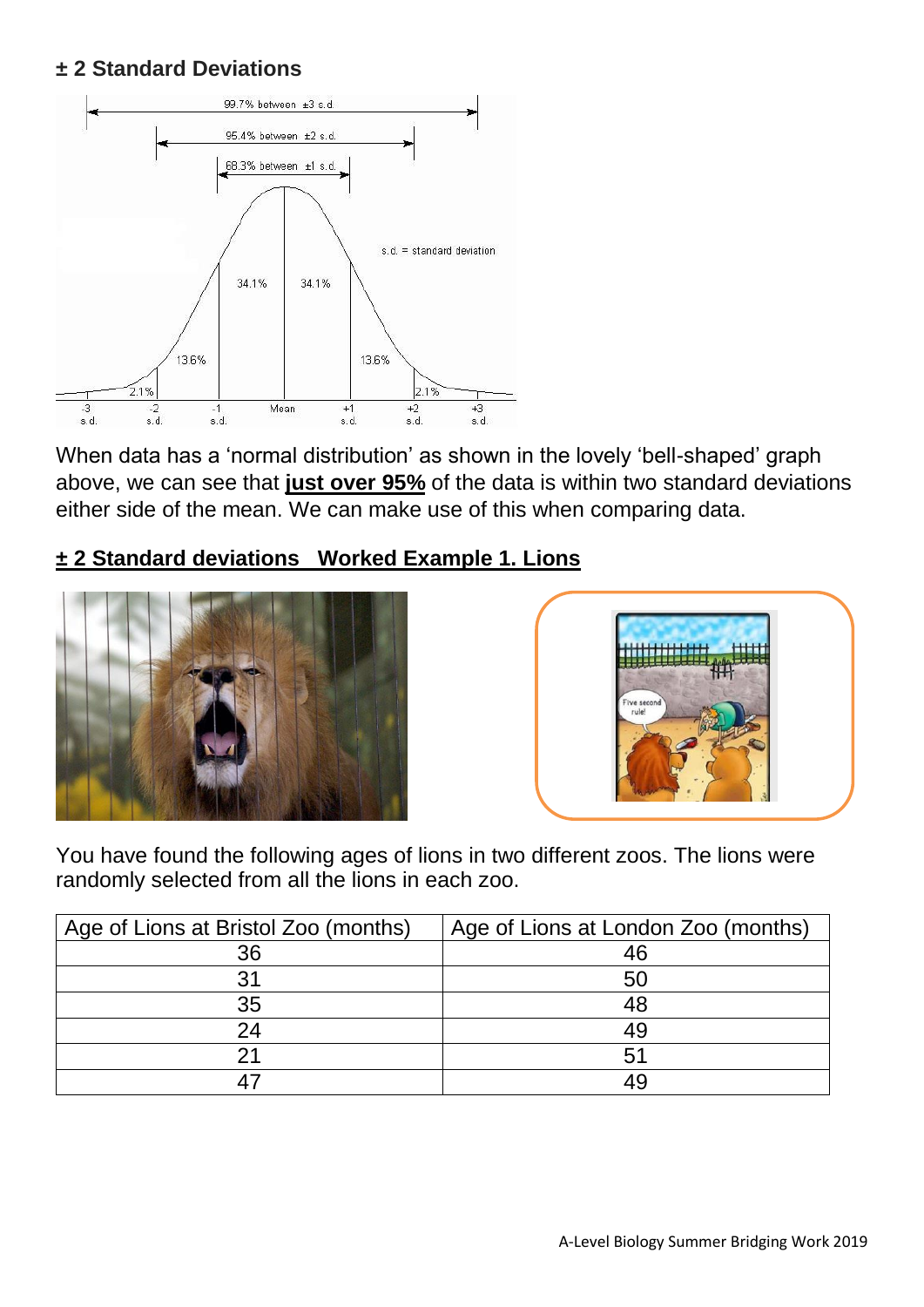The standard deviation is calculated using the formula:

$$
\textit{SD} = \sqrt{\frac{\Sigma(x-\bar{x})^2}{n-1}}
$$

The best way to show these calculations is in do this is in a table.

|                       | <b>Bristol Zoo</b> | <b>London Zoo</b> |
|-----------------------|--------------------|-------------------|
| mean                  | 32.3               | 48.8              |
| <b>SD</b>             | 9.3                | 17                |
| $2 \times SD$         | 18.6               | 2.4               |
| Mean $+$ (2 x SD)     | 50.9               | 51.2              |
| Mean $-(2 \times SD)$ | 13.7               | 46.4              |

#### **Describing the results**

We can draw a bar chart of the mean and plot the  $\pm$  2 Standard deviations from the mean and look at the overlap of the bars.